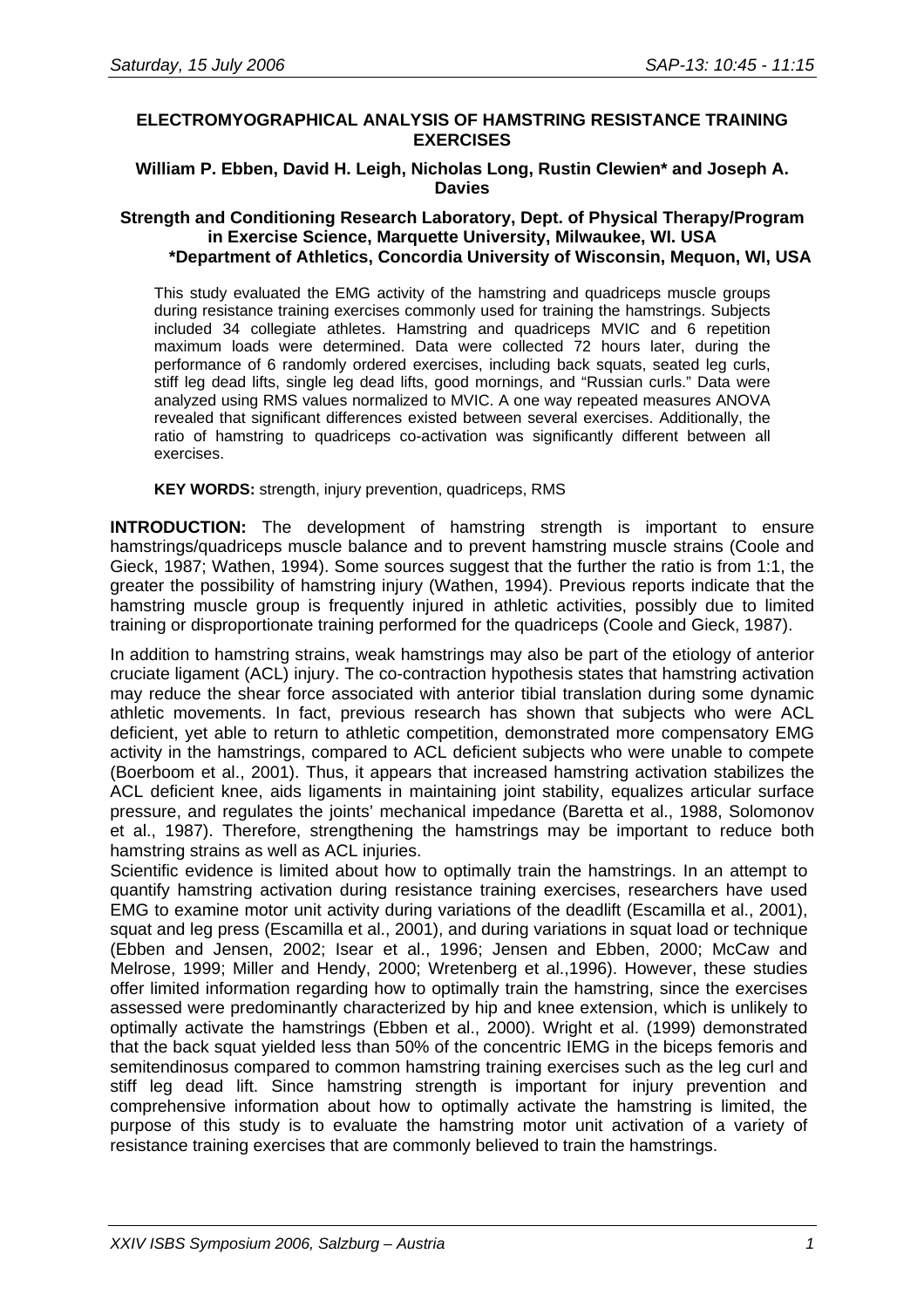**METHODS:** This study used a randomized repeated measures research design to compare motor unit recruitment of the hamstring and quadriceps during six resistance training exercises believed to enhance hamstring strength. Independent variables included the resistance training exercise evaluated and dependent variables included hamstring and quadriceps EMG, hamstring and quadriceps EMG expressed as a percentage of MVIC, and the hamstring to quadriceps EMG ratio, for each of the exercises evaluated.

Twenty-one male and 13 female NCAA division-I or NCAA division-III athletes  $(20.38 \pm 1.77)$ years) volunteered for this study. Subjects performed no resistance training for 72 hours prior to the study. All subjects provided informed consent prior to the study. This study was approved by the institutions' review board.

Prior to a pre-test orientation and the primary testing session, subjects participated in a general and dynamic warm up, consistent with the methods previously used in related studies (Ebben and Jensen, 2002). All subjects were familiarized with the test procedures during the pre-test orientating session, including performing an MVIC for the hamstring and quadriceps muscle groups, with the seated leg curl and squat, respectively. Each exercise was performed at 60 degrees of knee flexion, since pilot testing revealed that this position allowed the greatest MVIC. Additionally, each subject's 6 repetition maximum (6 RM) was assessed for the randomly ordered test exercises, including back squats, seated leg curls, stiff leg dead lifts, single leg dead lifts, good mornings, and the Russian curl.

After approximately 72 hours, subjects returned for the primary testing session. Each subject performed a MVIC for the hamstring and quadriceps. Subjects then performed 2 full range of motion repetitions, with their 6 RM loads, for each of the randomly ordered test exercises. Limited repetitions, randomization, and 5 minutes of recovery were provided between all exercise in order to reduce order and fatigue effects. Data were analyzed for the second repetition of each exercise and compared to each muscle groups' MVIC. Data were collected for the first third of the reps of each resistance training set, consistent with previous work by Escamilla et al. (2001).

Electromyographic data were recorded at 1024 Hz using bipolar surface electrodes placed on the biceps femoris (BF) and semitendinosis (S). Skin preparation included shaving hair and cleaning the surface with alcohol. The hamstring electrode was placed over the biceps femoris halfway between the gluteal fold and the popliteal fossa. The quadriceps surface electrode was placed over the rectus femoris, halfway between the greater trochanter and medial epicondyle of the femur. Reference electrodes were placed between the medial condyle and medial malleolus of the tibia.

Surface electrodes were connected to an amplifier and streamed continuously through an analog to digital converter (Delsys Inc. Boston, MA, USA) to an IBM-compatible notebook computer. All data were filtered with a 10Hz high pass filter and saved and analyzed with the use of computer software (EMGworks 3.1, Delsys Inc., Boston, MA, USA). Root mean square (RMS) signal processing was used on all EMG data and normalized to each subjects' MVIC.

Data were analyzed with SPSS 13.0 for Windows (Microsoft Corporation, Redmond, WA, USA) using a one way repeated measures ANOVA with Bonferonni's post hoc test of significant findings.

**RESULTS:** No significant interaction was found between gender and exercise type (p=.88). Significant differences in RMS, normalized as a percentage of MVIC, were found between several of the exercises evaluated (Table 1). Additionally, the ratio of hamstring to quadriceps co-activation was statistically different between all exercises (Table 2).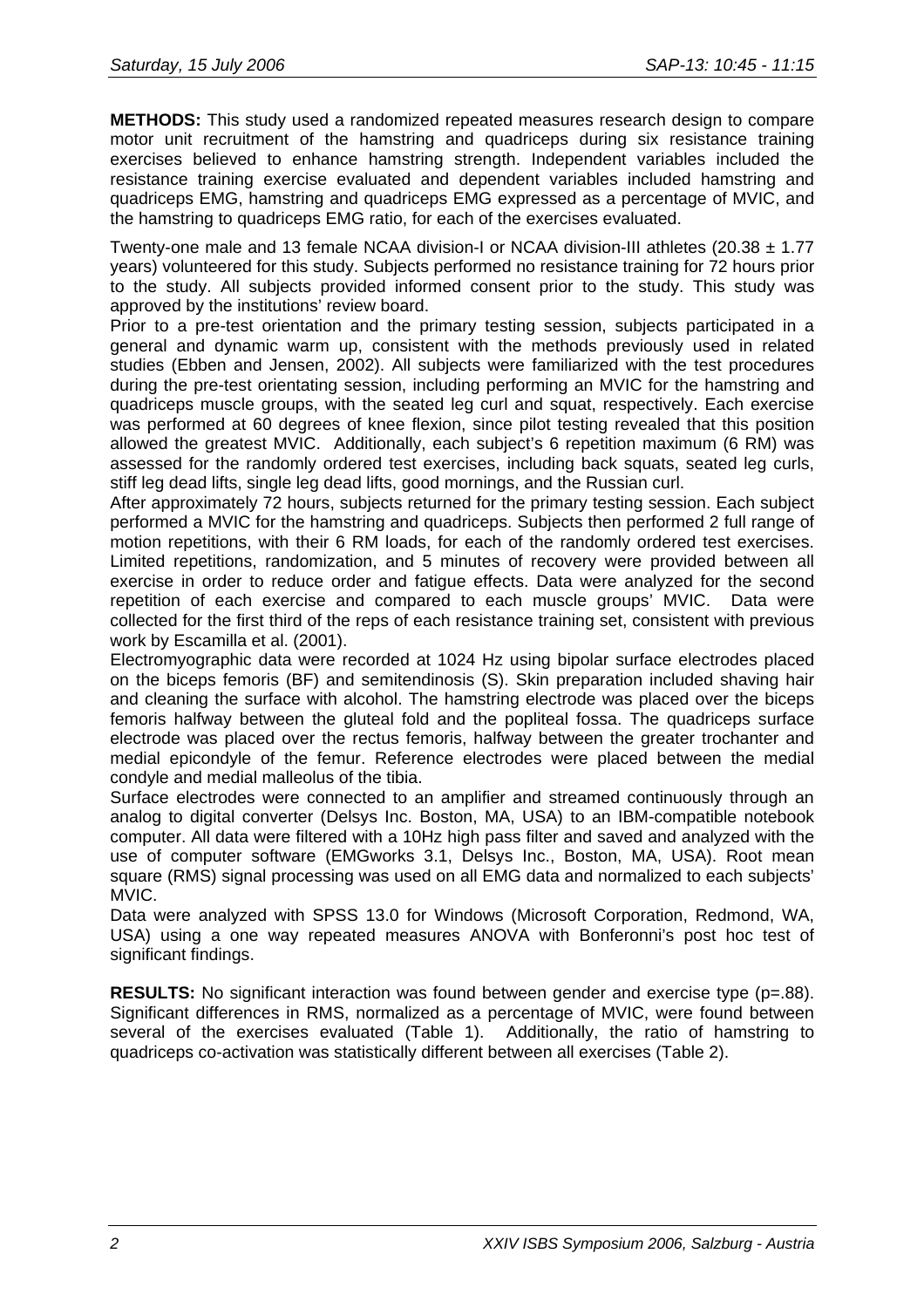| Table1. Percentage of Hamstring MVIC for Each of the Resistance Training Exercises |  |  |
|------------------------------------------------------------------------------------|--|--|
|                                                                                    |  |  |

|                                                                                                                                                                                                                                                                                               | <b>Russian</b><br>Curl (RC)  | <b>Seated Leg</b><br>Curl (SLC) | <b>Stiff Leg</b><br><b>Deadlift</b><br>(SGLDL) | <b>Single Leg</b><br><b>Deadlift</b><br>(SLDL) | Good<br><b>Morning</b><br>(GM) | <b>Squat</b><br>(S)          |
|-----------------------------------------------------------------------------------------------------------------------------------------------------------------------------------------------------------------------------------------------------------------------------------------------|------------------------------|---------------------------------|------------------------------------------------|------------------------------------------------|--------------------------------|------------------------------|
| <b>RMS</b><br>Mormalized<br>as % MVIC                                                                                                                                                                                                                                                         | $.981 \pm 0.39$ <sup>a</sup> | $.808 \pm 0.28$ <sup>a</sup>    | $.494 \pm 0.27$ <sup>a</sup>                   | $.483 \pm 0.39$ <sup>c</sup>                   | .430 $\pm$ 0.16 <sup>d</sup>   | $.266 \pm 0.20$ <sup>a</sup> |
| <sup>a</sup> Significantly different (p<0.001) from all other exercises<br><sup>b</sup> Significanity different (p<0.05) than RC, SLC, and S.<br><sup>c</sup> Significantly different (p<0.05) than RC, SLC, GM and S<br><sup>d</sup> Significantly different (p<0.05) than RC, SLC, SGLDL, S |                              |                                 |                                                |                                                |                                |                              |

Table 2. Ratio of Hamstring (% MVIC) to Quadriceps (% MVIC) Co-Activation for Each of the Resistance Training Exercises.

|                                                | <b>Russian</b><br>Curl (RC) | <b>Seated Leg</b><br>Curl (SLC) | <b>Stiff Leg</b><br><b>Deadlift</b><br>(SGLDL) | <b>Single Leg</b><br><b>Deadlift</b><br>(SLDL) | Good<br><b>Morning</b><br>(GM) | <b>Squat</b><br>(S) |
|------------------------------------------------|-----------------------------|---------------------------------|------------------------------------------------|------------------------------------------------|--------------------------------|---------------------|
| Hamstring/<br>Quadriceps<br>Ratio <sup>a</sup> | $25.09 \pm 14.4$            | $14.85 + 9.77$                  | $8.23 \pm 5.18$                                | $2.91 \pm 1.56$                                | $4.87 \pm 3.15$                | $0.37+0.21$         |

<sup>a</sup>All exercises are significantly different (p<0.05) from each other.

**DISCUSSION:** This is the first study to assess hamstring activation during a variety of resistance training exercises. Results indicate that the Russian curl is the optimal hamstring exercise for motor unit recruitment followed by the leg curl. The stiff leg deadlift was superior to the squat and statistically similar to the single leg dead lift and the good morning. The single leg deadlift was statistically similar to the stiff leg dead lift, and the good morning was statistically similar to the stiff leg deadlift, perhaps due to their biomechainc similarities. These findings are consistent with those of Wright et al. (1999), who demonstrated that the leg curl and stiff leg deadlift elicited more EMG activity than the squat. Unlike the findings of Wright et al. (1999), the present study yielded significant difference in EMG between the leg curl and stiff leg deadlift. Previous studies assessing exercise variations of the dead lift, leg press and/or squat found differences in motor unit recruitment, though the practical significance for training the hamstring is mitigated by the fact that knee and hip extension exercises such as the squat offer a suboptimal hamstring stimulus according to Wright et al., (1999) and confirmed in the present study. Previous finding demonstrated that exercise load affects EMG (Isear et al.,1996; Miller and Hendy, 2000), emphasizing the importance of equating load as a percentage of maximum in studies that use EMG to assess a variety of resistance training exercises. Finally, the present study suggest that hamstring to quadriceps co-activation ratio is considerably higher for open kinetic chain exercises such as the Russian curls and seated leg curl, than for the closed kinetic chain exercises such as the stiff leg dead lift, single leg dead lift, good morning and squat.

**CONCLUSIONS:** Hamstring training should be included in programs designed to increase leg strength, reduce muscle imbalances, prevent hamstring strains, and potentially reduce ACL injuries. Findings of this study help determine the optimal exercises for inclusion. Consideration should also be given to including a number of hamstring exercises for program variation, and follow the principle of biomechanic specificity, particularly with respect to closed kinetic chain and ground based exercises for sports or activities that require hamstring strength, under such conditions.